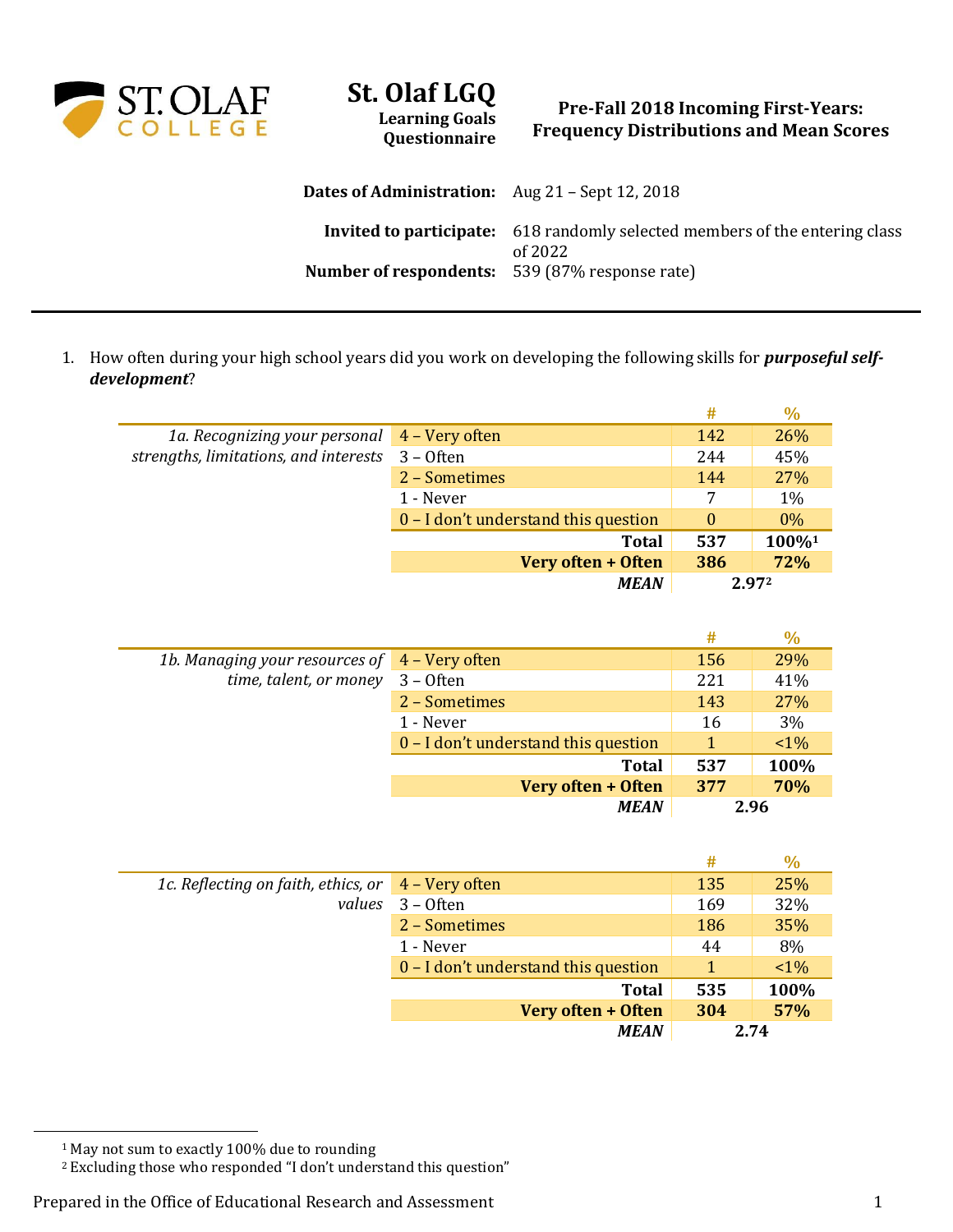|                                                            |                                      | #        | $\%$  |
|------------------------------------------------------------|--------------------------------------|----------|-------|
| 1d. Responding constructively to $a \times 4$ – Very often |                                      | 140      | 26%   |
| challenge, disappointment, or                              | $3 -$ Often                          | 229      | 43%   |
| failure                                                    | 2 - Sometimes                        | 151      | 28%   |
|                                                            | 1 - Never                            | 17       | 3%    |
|                                                            | 0 – I don't understand this question | $\Omega$ | $0\%$ |
|                                                            | <b>Total</b>                         | 537      | 100%  |
|                                                            | Very often + Often                   | 369      | 69%   |
|                                                            | <b>MEAN</b>                          | 2.92     |       |

2. How often during your high school years did you work on developing *broad knowledge of human cultures and the natural world*, including:

|                                     |                                      | #   | $\%$  |
|-------------------------------------|--------------------------------------|-----|-------|
| 2a. Creating, understanding, or     | 4 – Very often                       | 202 | 37%   |
| performing artistic works 3 - Often |                                      | 126 | 23%   |
|                                     | 2 - Sometimes                        | 179 | 33%   |
|                                     | 1 - Never                            | 30  | 6%    |
|                                     | 0 – I don't understand this question |     | $1\%$ |
|                                     | <b>Total</b>                         | 538 | 100%  |
|                                     | Very often + Often                   | 328 | 61%   |
|                                     | <b>MEAN</b>                          |     | 2.93  |

|                                                                   |                                      | #   | $\frac{0}{0}$ |
|-------------------------------------------------------------------|--------------------------------------|-----|---------------|
| 2b. Using scientific methods to $\frac{4 - \text{Very often}}{2}$ |                                      | 118 | 22%           |
| investigate the natural world                                     | $3 -$ Often                          | 187 | 35%           |
|                                                                   | 2 - Sometimes                        | 208 | 39%           |
|                                                                   | 1 - Never                            | 24  | 4%            |
|                                                                   | 0 – I don't understand this question |     | $1\%$         |
|                                                                   | <b>Total</b>                         | 538 | 100%          |
|                                                                   | Very often + Often                   | 305 | 57%           |
|                                                                   | <b>MEAN</b>                          |     | 2.74          |

|                                                                          |                                      | #    | $\%$  |
|--------------------------------------------------------------------------|--------------------------------------|------|-------|
| 2c. Exploring literature, languages,<br>philosophy, religion, or history | 4 – Very often                       | 196  | 36%   |
|                                                                          | $3 -$ Often                          | 205  | 38%   |
|                                                                          | 2 - Sometimes                        | 127  | 24%   |
|                                                                          | 1 - Never                            | 9    | 2%    |
|                                                                          | 0 - I don't understand this question |      | $1\%$ |
|                                                                          | <b>Total</b>                         | 538  | 100%  |
|                                                                          | Very often + Often                   | 401  | 74%   |
|                                                                          | <b>MEAN</b>                          | 3.09 |       |

|                                        |                                      | #        | $\%$  |
|----------------------------------------|--------------------------------------|----------|-------|
| 2d. Understanding human 4 - Very often |                                      | 138      | 26%   |
| behaviors, relationships, politics, or | $3 -$ Often                          | 211      | 39%   |
|                                        | social patterns 2 - Sometimes        | 169      | 31%   |
|                                        | 1 - Never                            | 20       | 4%    |
|                                        | 0 – I don't understand this question | $\bf{0}$ | $0\%$ |
|                                        | <b>Total</b>                         | 538      | 100%  |
|                                        | Very often + Often                   | 349      | 65%   |
|                                        | <b>MEAN</b>                          | 2.87     |       |

L.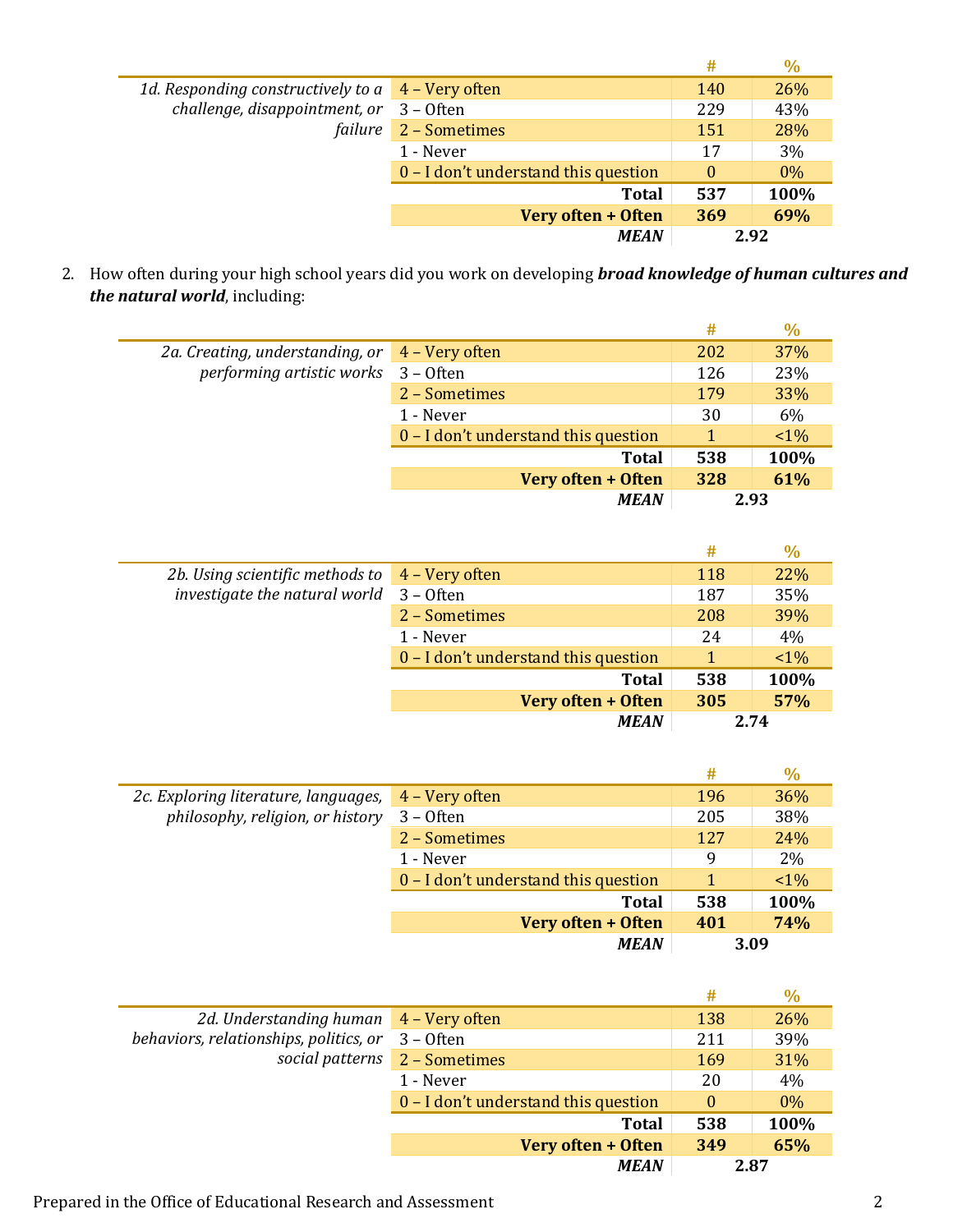|                                              |                                      | #   | $\%$  |
|----------------------------------------------|--------------------------------------|-----|-------|
| 2e. Drawing on knowledge from 4 - Very often |                                      | 172 | 32%   |
| different subjects or fields to 3 - Often    |                                      | 217 | 40%   |
| understand a topic 2 - Sometimes             |                                      | 135 | 25%   |
|                                              | 1 - Never                            | 11  | 2%    |
|                                              | 0 – I don't understand this question | 3   | $1\%$ |
|                                              | <b>Total</b>                         | 538 | 100%  |
|                                              | Very often + Often                   | 389 | 72%   |
|                                              | <b>MEAN</b>                          |     | 3.03  |

3. How often during your high school years did you work on developing *specialized knowledge of a particular subject, field, or topic*, through activities such as:

|                                                |                                      | #    | $\%$  |
|------------------------------------------------|--------------------------------------|------|-------|
| 3a. Completing a major research 4 - Very often |                                      | 44   | 8%    |
| project requiring most of a term or            | $3 -$ Often                          | 107  | 20%   |
| semester                                       | 2 - Sometimes                        | 266  | 50%   |
|                                                | 1 - Never                            | 113  | 21%   |
|                                                | 0 – I don't understand this question | 2    | $1\%$ |
|                                                | <b>Total</b>                         | 532  | 100%  |
|                                                | Very often + Often                   | 151  | 28%   |
|                                                | <b>MEAN</b>                          | 2.15 |       |

|                                                        |                                      | #        | $\%$  |
|--------------------------------------------------------|--------------------------------------|----------|-------|
| 3b. Tutoring other students in $a \mid 4$ – Very often |                                      | 52       | 10%   |
| specific subject, field, or topic                      | 3 – Often                            | 83       | 16%   |
|                                                        | 2 - Sometimes                        | 204      | 38%   |
|                                                        | 1 - Never                            | 193      | 36%   |
|                                                        | 0 - I don't understand this question | $\theta$ | $0\%$ |
|                                                        | <b>Total</b>                         | 532      | 100%  |
|                                                        | Very often + Often                   | 135      | 25%   |
|                                                        | <b>MEAN</b>                          | 1.99     |       |

|                                    |                                      | #    | $\frac{0}{0}$ |
|------------------------------------|--------------------------------------|------|---------------|
| 3c. Participating for two or more  | $4 - V$ ery often                    | 412  | 78%           |
| years in a co-curricular activity  | $3 -$ Often                          | 55   | 10%           |
| requiring specialized knowledge or | 2 - Sometimes                        | 30   | 6%            |
| skill (music, athletics, debate/   | 1 - Never                            | 31   | 6%            |
| forensics, etc.) $\Box$            | 0 - I don't understand this question | 3    | $1\%$         |
|                                    | <b>Total</b>                         | 531  | 100%          |
|                                    | Very often + Often                   | 467  | 88%           |
|                                    | <b>MEAN</b>                          | 3.61 |               |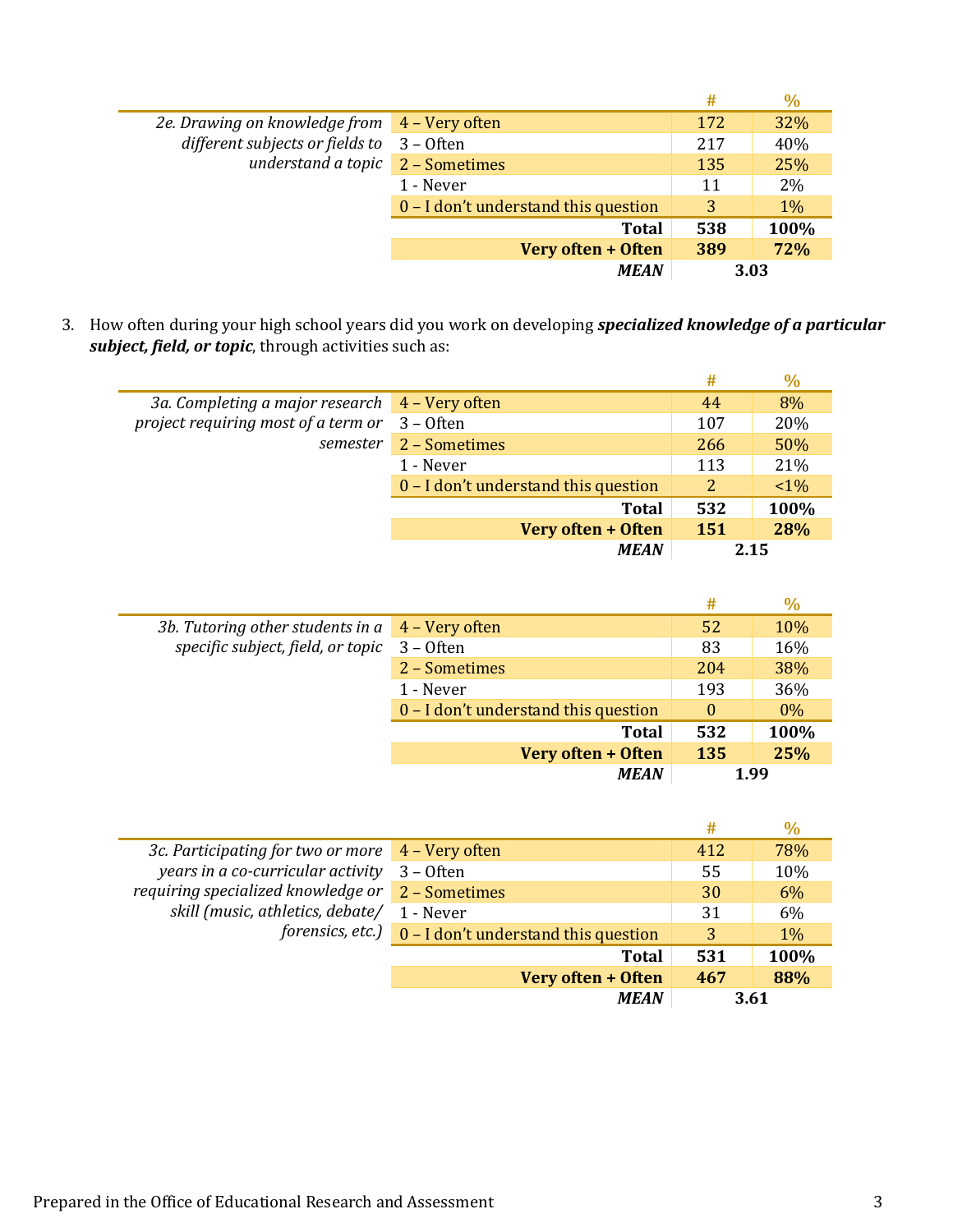4. How often during your high school years did you work on developing the following skills for *critical thinking and inquiry*?

|                       |                                      | #        | $\%$  |
|-----------------------|--------------------------------------|----------|-------|
| 4a. Reading carefully | 4 - Very often                       | 270      | 51%   |
|                       | $3 -$ Often                          | 190      | 36%   |
|                       | 2 - Sometimes                        | 70       | 13%   |
|                       | 1 - Never                            | 3        | $1\%$ |
|                       | 0 - I don't understand this question | $\theta$ | $0\%$ |
| <b>Total</b>          |                                      | 533      | 100%  |
|                       | Very often + Often                   | 460      | 86%   |
|                       | <b>MEAN</b>                          | 3.36     |       |

|                         |                                      | #    | $\%$    |
|-------------------------|--------------------------------------|------|---------|
| 4b. Thinking critically | 4 - Very often                       | 311  | 58%     |
|                         | $3 -$ Often                          | 191  | 36%     |
|                         | 2 - Sometimes                        | 29   | 5%      |
|                         | 1 - Never                            |      | $< 1\%$ |
|                         | 0 – I don't understand this question | 0    | $0\%$   |
|                         | <b>Total</b>                         | 532  | 100%    |
|                         | Very often + Often                   | 502  | 94%     |
|                         | <b>MEAN</b>                          | 3.53 |         |

|                             |                                      | #   | $\%$    |
|-----------------------------|--------------------------------------|-----|---------|
| 4c. Understanding and using | 4 – Very often                       | 206 | 39%     |
| quantitative information    | $3 -$ Often                          | 237 | 44%     |
|                             | 2 - Sometimes                        | 84  | 16%     |
|                             | 1 - Never                            |     | $< 1\%$ |
|                             | 0 – I don't understand this question | 5   | $1\%$   |
|                             | <b>Total</b>                         | 533 | 100%    |
|                             | Very often + Often                   | 443 | 83%     |
|                             | <b>MEAN</b>                          |     | 3.23    |

|                             |                                      | #    | $\%$  |
|-----------------------------|--------------------------------------|------|-------|
| 4d. Finding and evaluating  | 4 – Very often                       | 148  | 28%   |
| academic research resources | $3 -$ Often                          | 224  | 42%   |
|                             | 2 - Sometimes                        | 152  | 28%   |
|                             | 1 - Never                            | 7    | $1\%$ |
|                             | 0 - I don't understand this question | 2    | $1\%$ |
|                             | <b>Total</b>                         | 533  | 100%  |
|                             | Very often + Often                   | 372  | 70%   |
|                             | <b>MEAN</b>                          | 2.97 |       |

|                               |                                      | #        | $\%$    |
|-------------------------------|--------------------------------------|----------|---------|
| 4e. Stating and supporting an | 4 - Very often                       | 286      | 54%     |
| argument with evidence        | $3 -$ Often                          | 183      | 34%     |
|                               | 2 - Sometimes                        | 63       | 12%     |
|                               | 1 - Never                            |          | $< 1\%$ |
|                               | 0 – I don't understand this question | $\theta$ | $0\%$   |
|                               | <b>Total</b>                         | 533      | 100%    |
|                               | Very often + Often                   | 469      | 88%     |
|                               | <b>MEAN</b>                          | 3.41     |         |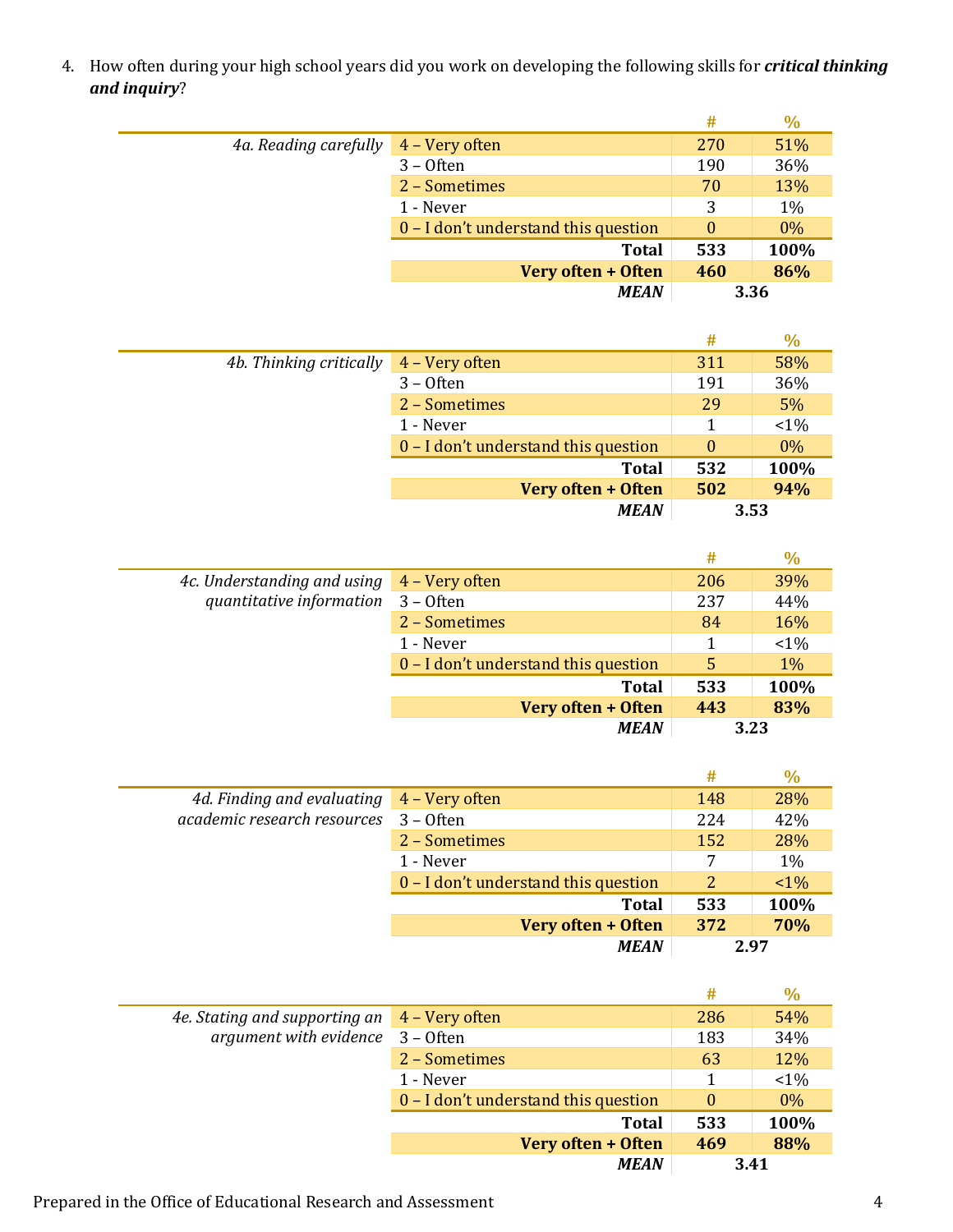5. How often during your high school years did you work on developing the following skills for *effective communication and collaboration*?

|                                      |                                      | #        | $\%$  |
|--------------------------------------|--------------------------------------|----------|-------|
| 5a. Writing clearly and expressively | 4 – Very often                       | 238      | 45%   |
|                                      | $3 -$ Often                          | 218      | 41%   |
|                                      | 2 - Sometimes                        | 68       | 13%   |
|                                      | 1 - Never                            | 5        | $1\%$ |
|                                      | 0 – I don't understand this question | $\Omega$ | $0\%$ |
|                                      | <b>Total</b>                         | 529      | 100%  |
|                                      | Very often + Often                   | 456      | 86%   |
|                                      | <b>MEAN</b>                          | 3.30     |       |

|                               |                                      | #        | $\%$  |
|-------------------------------|--------------------------------------|----------|-------|
| 5b. Speaking persuasively and | 4 – Very often                       | 146      | 28%   |
| confidently                   | $3 -$ Often                          | 210      | 40%   |
|                               | 2 - Sometimes                        | 156      | 29%   |
|                               | 1 - Never                            | 17       | 3%    |
|                               | 0 - I don't understand this question | $\theta$ | $0\%$ |
|                               | <b>Total</b>                         | 529      | 100%  |
|                               | Very often + Often                   | 356      | 67%   |
|                               | <b>MEAN</b>                          |          | 2.92  |

|                            |                                      | #   | $\%$  |
|----------------------------|--------------------------------------|-----|-------|
| 5c. Listening thoughtfully | 4 - Very often                       | 246 | 46%   |
|                            | $3 -$ Often                          | 212 | 40%   |
|                            | 2 - Sometimes                        | 62  | 12%   |
|                            | 1 - Never                            | 8   | 1%    |
|                            | 0 – I don't understand this question | 1   | $1\%$ |
|                            | <b>Total</b>                         | 529 | 100%  |
|                            | Very often + Often                   | 458 | 87%   |
|                            | <b>MEAN</b>                          |     | 3.32  |

|                                  |                                      | #              | $\frac{0}{0}$ |
|----------------------------------|--------------------------------------|----------------|---------------|
| 5d. Understanding and expressing | 4 – Very often                       | 108            | 20%           |
| ideas in more than one language  | $3 -$ Often                          | 144            | 27%           |
|                                  | 2 - Sometimes                        | 223            | 42%           |
|                                  | 1 - Never                            | 52             | 10%           |
|                                  | 0 – I don't understand this question | $\overline{2}$ | $1\%$         |
|                                  | <b>Total</b>                         | 529            | 100%          |
|                                  | Very often + Often                   | 252            | 48%           |
|                                  | <b>MEAN</b>                          | 2.58           |               |

|                                                      |                                      | #        | $\%$  |
|------------------------------------------------------|--------------------------------------|----------|-------|
| 5e. Working effectively with others 4 - Very often   |                                      | 210      | 40%   |
| to accomplish a goal or complete $a \quad 3$ - Often |                                      | 228      | 43%   |
| project                                              | 2 - Sometimes                        | 87       | 16%   |
|                                                      | 1 - Never                            | 4        | 1%    |
|                                                      | 0 - I don't understand this question | $\theta$ | $0\%$ |
|                                                      | <b>Total</b>                         | 529      | 100%  |
|                                                      | Very often + Often                   | 438      | 83%   |
|                                                      | <b>MEAN</b>                          | 3.22     |       |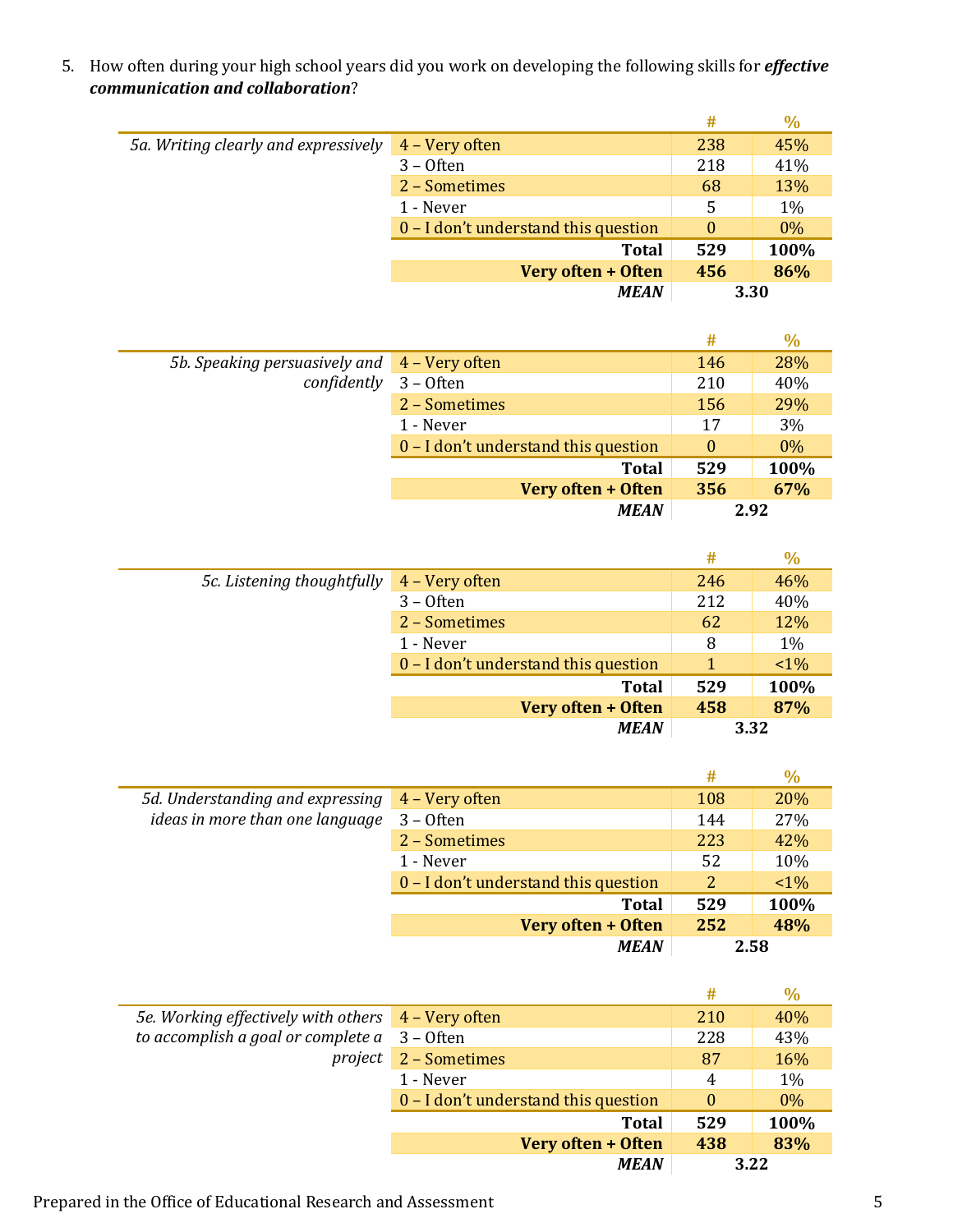6. How often during your high school years did you work on developing the following skills for *connecting and applying your learning*?

|                         |                                      | #        | $\%$  |
|-------------------------|--------------------------------------|----------|-------|
| 6a. Thinking creatively | 4 - Very often                       | 204      | 39%   |
|                         | $3 -$ Often                          | 211      | 40%   |
|                         | 2 - Sometimes                        | 112      | 21%   |
|                         | 1 - Never                            | $\theta$ | $0\%$ |
|                         | 0 – I don't understand this question |          | $1\%$ |
|                         | <b>Total</b>                         | 528      | 100%  |
|                         | Very often + Often                   | 415      | 79%   |
|                         | <b>MEAN</b>                          | 3.17     |       |

|                      |                                      | #   | $\frac{0}{0}$ |
|----------------------|--------------------------------------|-----|---------------|
| 6b. Solving problems | 4 - Very often                       | 257 | 49%           |
|                      | $3 -$ Often                          | 219 | 41%           |
|                      | 2 - Sometimes                        | 51  | 10%           |
|                      | 1 - Never                            | 1   | $< 1\%$       |
|                      | 0 – I don't understand this question | 1   | $1\%$         |
|                      | <b>Total</b>                         | 529 | 100%          |
|                      | Very often + Often                   | 476 | 90%           |
|                      | <b>MEAN</b>                          |     | 3.39          |

|                                                                   |                                      | #              | $\%$  |
|-------------------------------------------------------------------|--------------------------------------|----------------|-------|
| 6c. Connecting information and $\overline{4 - \text{Very often}}$ |                                      | 229            | 43%   |
| ideas from different sources or                                   | $3 -$ Often                          | 217            | 41%   |
| experiences                                                       | 2 - Sometimes                        | 78             | 15%   |
|                                                                   | 1 - Never                            | 3              | 1%    |
|                                                                   | 0 – I don't understand this question | $\overline{2}$ | $1\%$ |
|                                                                   | <b>Total</b>                         | 529            | 100%  |
|                                                                   | Very often + Often                   | 446            | 84%   |
|                                                                   | <b>MEAN</b>                          |                | 3.28  |

|                                |                                      | #    | $\frac{0}{0}$ |
|--------------------------------|--------------------------------------|------|---------------|
| 6d. Applying your knowledge to | 4 – Very often                       | 223  | 42%           |
| new situations or problems     | $3 -$ Often                          | 220  | 42%           |
|                                | 2 - Sometimes                        | 78   | 15%           |
|                                | 1 - Never                            | 7    | $1\%$         |
|                                | 0 – I don't understand this question | 1    | $1\%$         |
|                                | <b>Total</b>                         | 529  | 100%          |
|                                | Very often + Often                   | 443  | 84%           |
|                                | <b>MEAN</b>                          | 3.25 |               |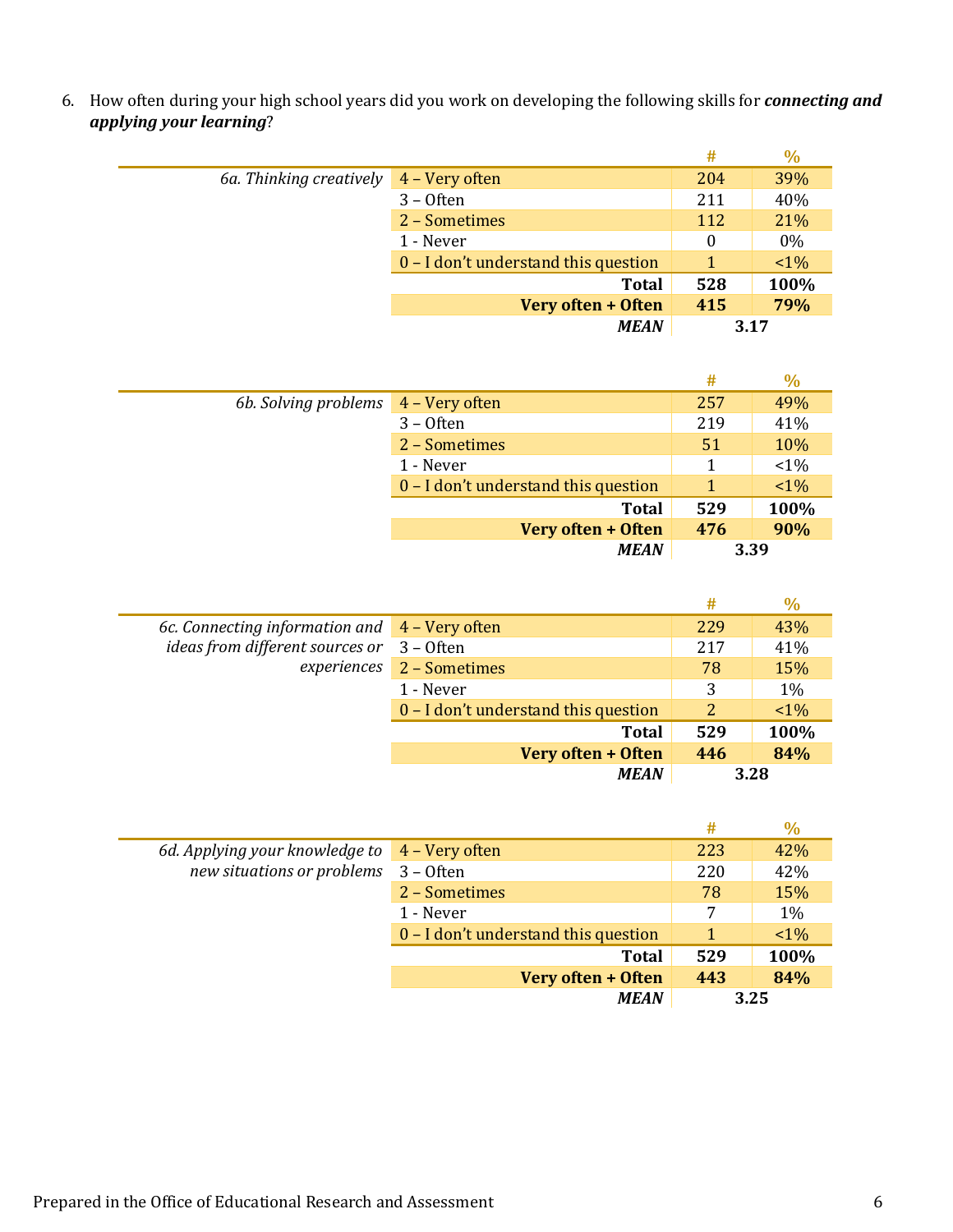7. How often during your high school years did you work on developing the following skills for *responsible interpersonal, civic, and global engagement*?

|                                                |                                      | #    | $\%$  |
|------------------------------------------------|--------------------------------------|------|-------|
| 7a. Being a good family member, 4 - Very often |                                      | 264  | 50%   |
| friend, or neighbor 3 - Often                  |                                      | 175  | 33%   |
|                                                | 2 - Sometimes                        | 74   | 14%   |
|                                                | 1 - Never                            | 13   | 2%    |
|                                                | 0 – I don't understand this question |      | $1\%$ |
|                                                | <b>Total</b>                         | 527  | 100%  |
|                                                | Very often + Often                   | 439  | 83%   |
|                                                | <b>MEAN</b>                          | 3.31 |       |

|                                     |                                      | #          | $\%$  |
|-------------------------------------|--------------------------------------|------------|-------|
| 7b. Working to make a difference in | 4 – Very often                       | 141        | 27%   |
| the local community                 | $3 -$ Often                          | 175        | 33%   |
|                                     | 2 - Sometimes                        | 187        | 35%   |
|                                     | 1 - Never                            | 22         | 4%    |
|                                     | 0 – I don't understand this question | 1          | $1\%$ |
|                                     | <b>Total</b>                         | 526        | 100%  |
|                                     | Very often + Often                   | <b>316</b> | 60%   |
|                                     | <b>MEAN</b>                          | 2.83       |       |

|                                  |                                      | #    | $\%$ |
|----------------------------------|--------------------------------------|------|------|
| 7c. Understanding and responding | 4 – Very often                       | 85   | 16%  |
| to global systems and challenges | $3 -$ Often                          | 178  | 34%  |
|                                  | 2 - Sometimes                        | 202  | 38%  |
|                                  | 1 - Never                            | 47   | 9%   |
|                                  | 0 – I don't understand this question | 14   | 3%   |
|                                  | <b>Total</b>                         | 526  | 100% |
|                                  | Very often + Often                   | 263  | 50%  |
|                                  | <b>MEAN</b>                          | 2.59 |      |

|                                                              |                                      | #   | $\%$  |
|--------------------------------------------------------------|--------------------------------------|-----|-------|
| 7d. Interacting effectively with $\overline{4}$ – Very often |                                      | 172 | 33%   |
| people from cultural backgrounds                             | $3 -$ Often                          | 170 | 32%   |
| other than your own                                          | 2 - Sometimes                        | 163 | 31%   |
|                                                              | 1 - Never                            | 21  | 4%    |
|                                                              | 0 – I don't understand this question |     | $1\%$ |
|                                                              | <b>Total</b>                         | 527 | 100%  |
|                                                              | Very often + Often                   | 342 | 65%   |
|                                                              | <b>MEAN</b>                          |     | 2.94  |

|                                    |                                        | #    | $\%$  |
|------------------------------------|----------------------------------------|------|-------|
| 7e. Analyzing and applying ethical | 4 – Very often                         | 176  | 34%   |
| principals in making decisions     | $3 -$ Often                            | 212  | 40%   |
|                                    | 2 - Sometimes                          | 114  | 22%   |
|                                    | 1 - Never                              | 17   | 3%    |
|                                    | $0 - I$ don't understand this question | 5    | $1\%$ |
|                                    | <b>Total</b>                           | 524  | 100%  |
|                                    | Very often + Often                     | 388  | 74%   |
|                                    | <b>MEAN</b>                            | 3.05 |       |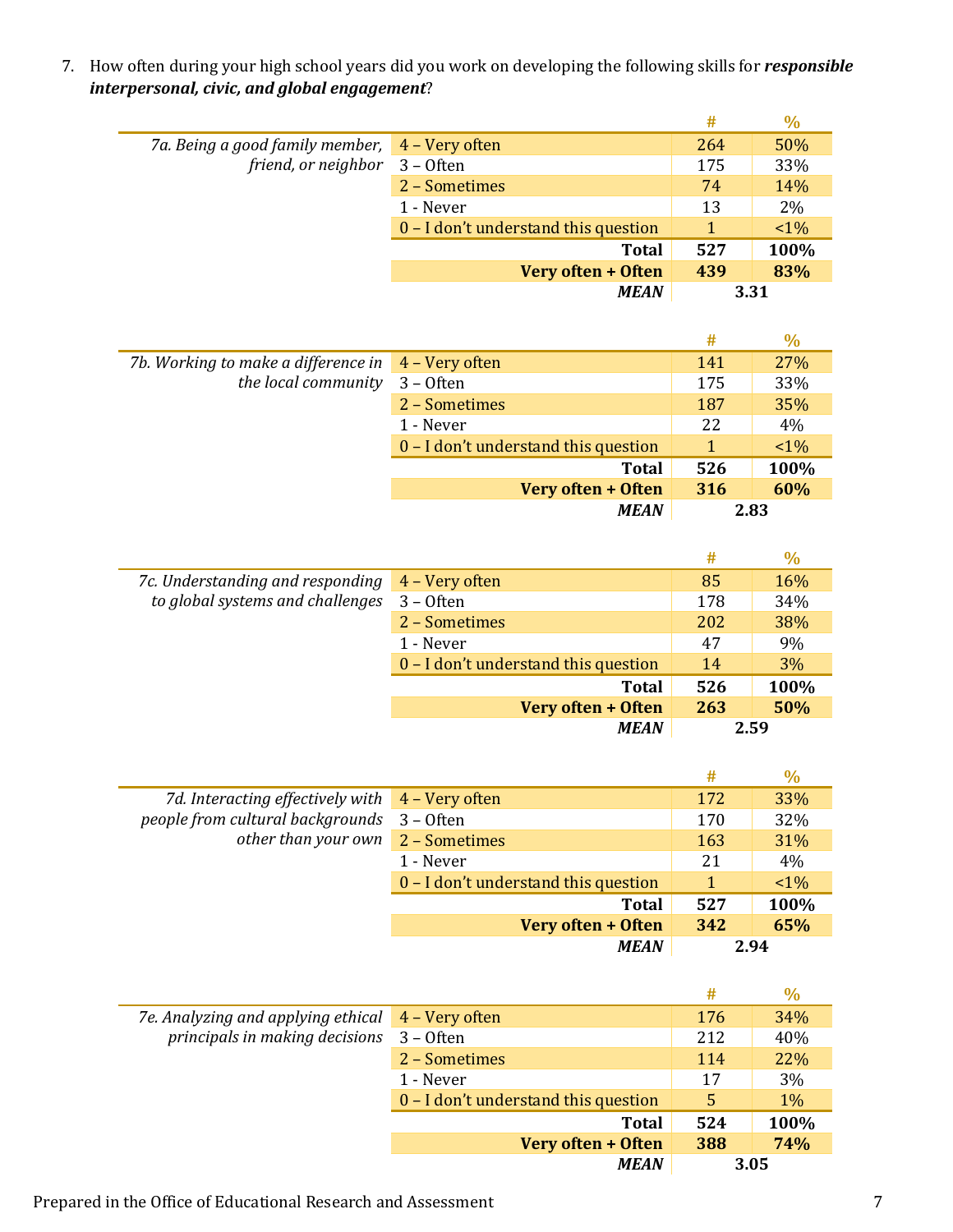8. How often during your high school years did you work on developing the following skills for *discerning and pursuing your life's purpose*?

|                                                                                      |                                      | #   | $\%$  |
|--------------------------------------------------------------------------------------|--------------------------------------|-----|-------|
| 8a. Reflecting on your learning 4 – Very often<br>experiences and outcomes 3 - Often |                                      | 171 | 32%   |
|                                                                                      |                                      | 211 | 40%   |
|                                                                                      | 2 - Sometimes                        | 129 | 24%   |
|                                                                                      | 1 - Never                            | 16  | 3%    |
|                                                                                      | 0 - I don't understand this question |     | $1\%$ |
|                                                                                      | <b>Total</b>                         | 528 | 100%  |
|                                                                                      | Very often + Often                   | 382 | 72%   |
|                                                                                      | <b>MEAN</b>                          |     | 3.02  |

|                                |                                      | #    | $\%$  |
|--------------------------------|--------------------------------------|------|-------|
| 8b. Using many resources to    | 4 - Very often                       | 133  | 25%   |
| establish goals and make plans | $3 -$ Often                          | 192  | 36%   |
|                                | 2 - Sometimes                        | 184  | 35%   |
|                                | 1 - Never                            | 12   | 2%    |
|                                | 0 – I don't understand this question | 6    | $1\%$ |
|                                | <b>Total</b>                         | 527  | 100%  |
|                                | Very often + Often                   | 325  | 62%   |
|                                | <b>MEAN</b>                          | 2.86 |       |

|                                    |                                        | #   | $\%$ |
|------------------------------------|----------------------------------------|-----|------|
| 8c. Developing a sense of vocation | 4 – Very often                         | 101 | 19%  |
|                                    | $3 -$ Often                            | 152 | 29%  |
|                                    | 2 - Sometimes                          | 202 | 38%  |
|                                    | 1 - Never                              | 52  | 10%  |
|                                    | $0 - I$ don't understand this question | 21  | 4%   |
|                                    | <b>Total</b>                           | 528 | 100% |
|                                    | Very often + Often                     | 253 | 48%  |
|                                    | <b>MEAN</b>                            |     | 2.60 |

|                                            |                                      | #    | $\%$  |
|--------------------------------------------|--------------------------------------|------|-------|
| 8d. Preparing for continued 4 – Very often |                                      | 240  | 45%   |
| learning throughout your life              | $3 -$ Often                          | 187  | 35%   |
|                                            | 2 - Sometimes                        | 90   | 17%   |
|                                            | 1 - Never                            | 8    | 1%    |
|                                            | 0 - I don't understand this question | 3    | $1\%$ |
|                                            | <b>Total</b>                         | 528  | 100%  |
|                                            | Very often + Often                   | 427  | 81%   |
|                                            | <b>MEAN</b>                          | 3.26 |       |

 $\equiv$